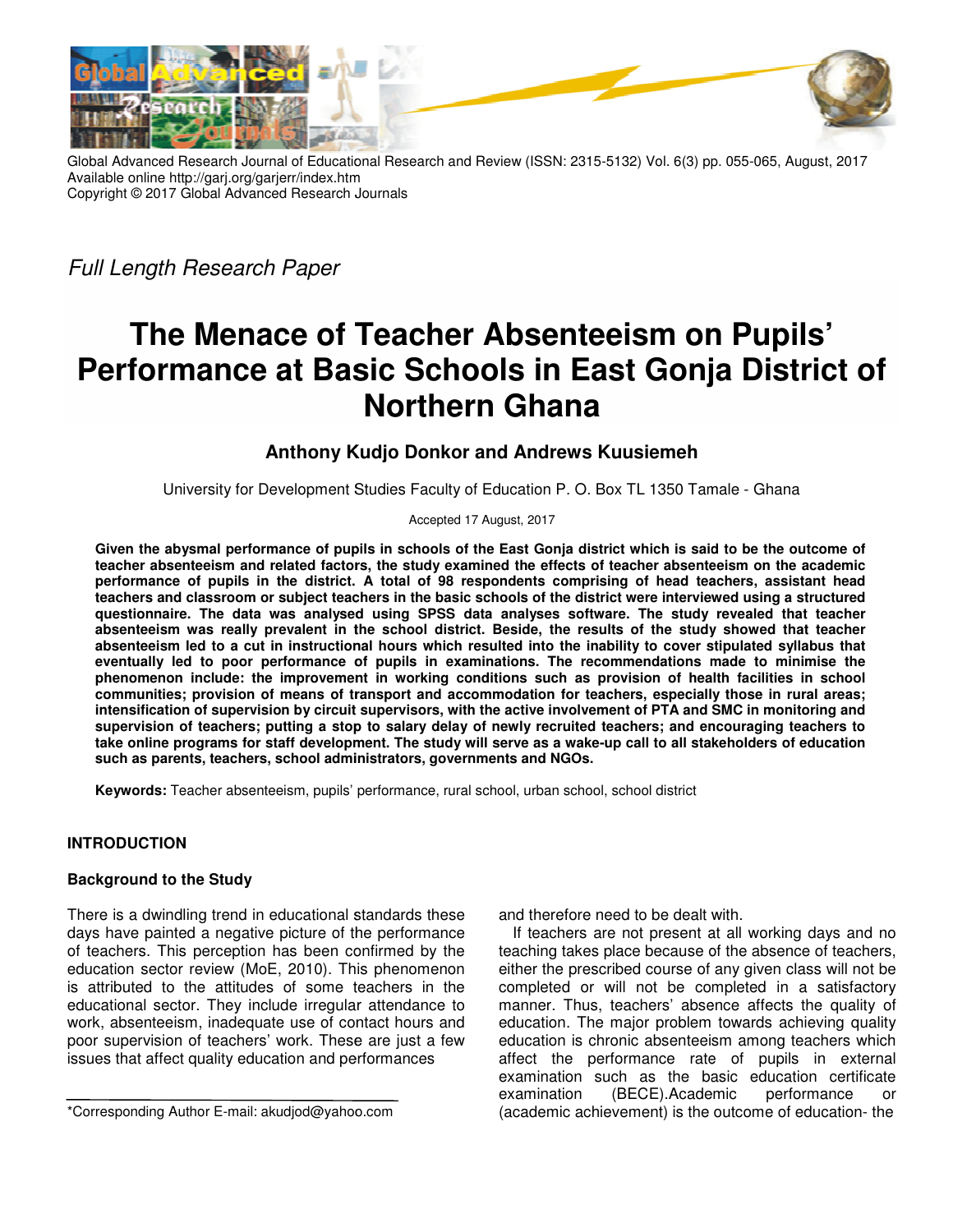extent to which a student, teacher or institution achieve their educational goals.

## **Study Area**

East Gonja District is located at the South-eastern section of the Northern Region of Ghana, with Salaga as the district capital. The district lies within Lat.  $8^{\circ}$ N &  $9.29^{\circ}$ N and, Longitude 0.29E and 1.26 $^{\circ}$ W. It shares boundaries with Yendi and Tamale districts to the North, Central Gonja District to the West, Nanumba-North, Nanumba-South and Kpandai Districts to the East, and the Volta and BrongAhafo Regions to the South. The total land area of the district is 10,787 sq kilometres, occupying about 15.3% of the landmass of the Northern Region. The district comes first in terms of land area (size) among the districts of the Northern Region (Republic of Ghana, 2013).

The 2010 Population and Housing Census put the population of the East Gonja District at 135,450, of which 69,721are males and 65,729 are females. The district's share of the total population of the Northern Region is 5.46%. The total population of the Northern Region stood at 2,479,461 (as at 2010). The district's population growth rate is 2.1% (1984-2000), lower than both the regional and national averages of 2.9% and 2.5% respectively (GSS, 2012). This relatively low population growth rate could be explained by increased outmigration from the district combined with modest success of population control and education measures of the Ministry of Health and other Development Partners. This lower population growth rate in East Gonja district is an asset to be maintained and reinforced through conscious policy, promotional and educational measures.

The district has 167 Primary, 40 Junior Secondary, 1 Health Assistants Training School, and 2 Senior High Schools both located in Salaga. Amongst the many problems affecting the educational sector of the East Gonja district are poor enrolments particularly that of the girl-child, poor educational infrastructure, long average distance from school due to the sparse nature of Communities, inadequate Teachers, declining performance levels at both BECE and WASSCE exams and high teacher attrition, absenteeism and lateness (Republic of Ghana, 2013).

## Statement of the Problem

There is a decline in the performance of pupils at the Basic Education Certificate Examination (BECE). For example the BECE performance of pupils in the district from 2012 to 2014 showed poor results. The percentages passed within the period under review were 22.5%, 8.7% and 23.48% respectively (Republic of Ghana, 2013).

While on the average teachers in Ghana are absent 43 school days within an academic year, teachers in the East Gonja district, are averagely absent79 school days in an academic year (District Statistician, 2015). It is therefore important to determine teacher absenteeism and the effects on academic performance of pupil in the district.

## **Objectives of the Study**

The general objective of the study was to examine the effects of teacher absenteeism on academic performance of pupils in the basic schools of the East Gonja district.

Specifically, the objectives of the study include:

1. To identify the factors accounting for teacher absenteeism in schools of the district.

2. To assess the effects of teacher absenteeism on pupils performance in schools of the district.

3. To determine measures to control teacher absenteeism in the district.

## **Research Questions of the Study**

In view of the issues raised above, the study sought to address the following research questions:

1. Which factors account for teacher absenteeism in schools of the district?

2. How does teacher absenteeism affect performance of pupils in schools of the district?

3. What measures should be put in place to control teacher absenteeism in the district?

## **LITERATURE REVIEW**

## **Descriptions of Absenteeism**

There are many variations to the definition of absenteeism. According to the South African Labour Guide, absenteeism is not just about not being at work but it also includes arriving late for work, leaving the workplace early, having extended tea or lunch breaks, attending to private business during working hours, not attending to assigned roles in respect of employment contract terms even though one is at the workplace, feigned illness, and other unexplained absences from the work station or from the premises. The implications and repercussions of absenteeism therefore, become more pronounced if engagement in the act which takes the worker away from his duty or obligation becomes habitual but not accidental (Gyansu et al. 2014).

Furthermore, Iannuzzi (2013) indicated that absenteeism has to do with indulging in acts that take the worker away from his duty, that are not authorized by the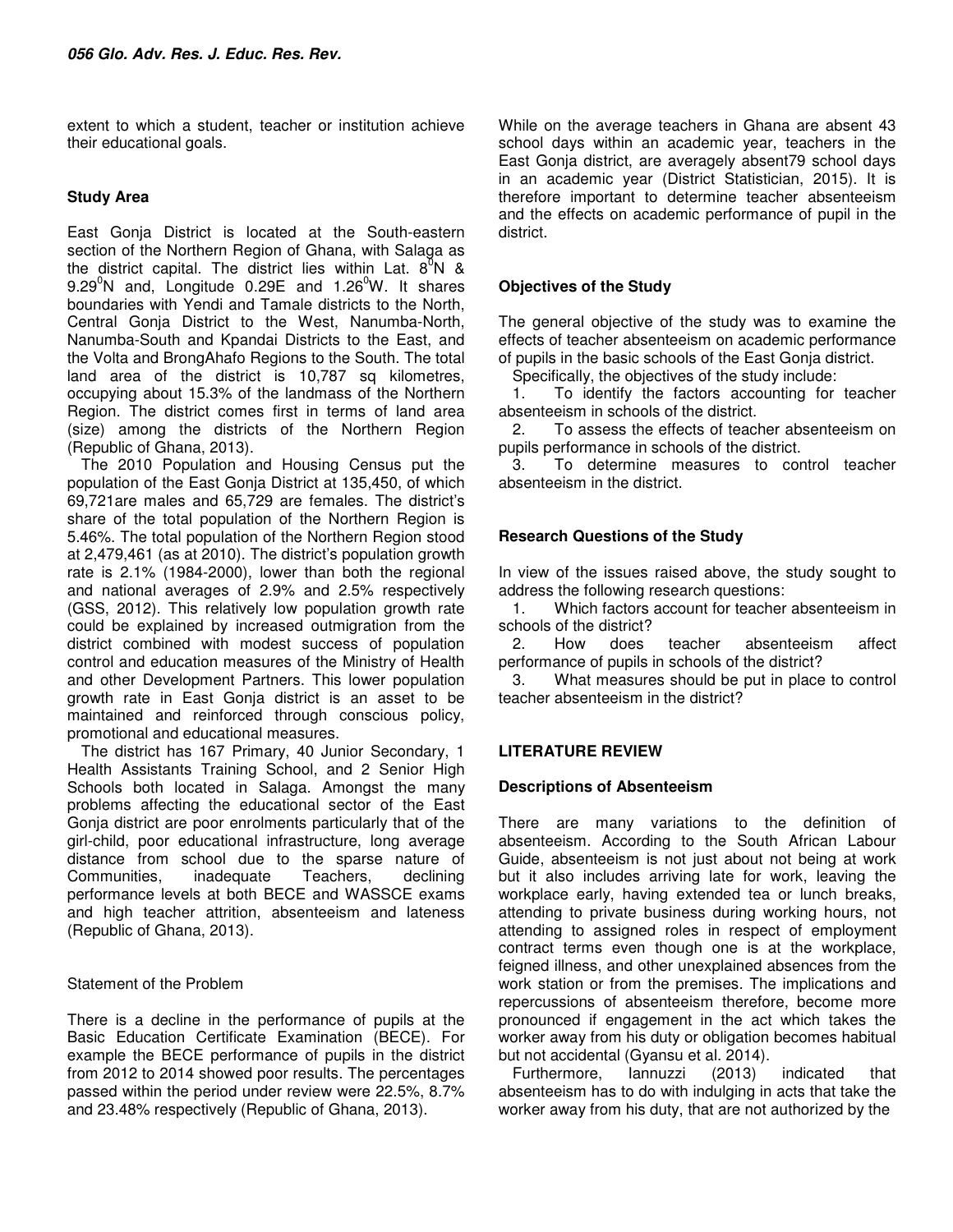organizations or employers. In his view, any acts that make employees to take time off from work for valid reasons like vacation and sickness, are expected and authorized by employers, which do not therefore constitute absenteeism. However if employees habitually stay away from work for invalid reasons, then they are indulging in absenteeism.

Vanderweerd (2013) identified two forms of absenteeism which include: Innocent Absenteeism which refers to employees who were absent from work for reasons beyond their control, such as injury, sickness among others. Such cases cannot be remedied by disciplinary measures. Culpable Absenteeism – refers to employees who absent themselves without authorization for reasons which are within their control. In a more formal manner, Johnny (2007) also suggests two forms of absenteeism – helioding: Planned Absenteeism – absenteeism including: Planned Absenteeism – consisting of annual leaves, study leaves, paternity and maternity leaves, etc. Unplanned Absenteeism – consisting of sick leaves, family responsibilities, absence without leave, among others.

## **Teacher absenteeism**

According to Gyansu et al. (2014) teacher absenteeism can be considered as the percentage of contractual days that permanent teachers were absent from the classroom due to their personal issues. A teacher's contractual days refer to those days when he/she is bound by law to be with his/her students either for teaching and learning or for co-curricular activities. It is for the sake of these contractual days that teachers are even paid salaries whenever schools are on holidays. On the average, Basic School Teachers in Ghana are bound to spend between 195-205 days yearly for their contractual responsibilities. Compared with their counterparts in other civil services who spend between 125-135 days as a rest day, teachers in Ghana have the advantage of about 30 days more for the rest (Gyansu et al. 2014). It is however strange to note that some teachers still attempt to spend part of the contractual days for their personal needs.

#### **Level of teacher absenteeism in Ghana**

It is worth noting that teacher absenteeism is synonymous to loss of contact hours by teachers with their pupils or students. The phenomenon has been noted to be on the upsurge in Ghana, despite several attempts by successive governments to eradicate the menace. According to MoE (2010), there was a 20% lost in contact hours in public basic schools in 1993, with 14% of teachers being absent and 16% of head teachers being absent. Eleven years later, a similar study conducted by Karikari-Ababio (2004) indicated that in

2003, the southern sector of Ghana including the Greater Accra, Eastern, Central and Volta regions recorded a loss of 27% in contact hours, with 28% of teachers being absent and 15% of head teachers being absent. In the same study, the middle belt of the country including the Brong-Ahafo and the Ashanti regions lost 14% of contact hours with 16% and 22% teacher and head teacher absenteeism respectively.

## **Some Reasons for teacher absenteeism**

*Illness, funeral attendance, and care of family members:*  In Malawi illness was cited as a reason for frequent absences (Kadzamira, 2006). This finding was supported by previous research by Kadzamira in an HIV/AIDS study, which found that teachers most often cited "personal sickness, funeral attendance and attending to sick family members" as reasons for absence (cited in Kadzamira, 2006).

*Proximity to school:* A teacher's commuting distance to school may have positive or negative effects on absenteeism rates. In Bangladesh, Ecuador, India, Indonesia, Peru, and Uganda teachers local to the school community tended to be absent less often than those who commuted from outside the community (Alcázar et al., 2006; Chaudhury et al., 2006). Similarly, teachers in Papua and West Papua, Indonesia, who lived in the same district as their schools had an average absence rate of 19 percent, compared with 25 percent for teachers who lived farther out in a sub-district (UNICEF, 2012). A reason mostly given by teachers for being absent is the distance from school and transportation challenges. Many teachers, who live far from their schools, may have transportation problems. Also, World Bank (2004) indicated that Ghanaian teachers often reported distance and the need to collect salaries from town as a reason for missing classes.

*Salary and compensation:* Research on teacher absenteeism has identified a relationship between days away from school and salary or compensation. In Tanzania teachers identified low salary as the greatest barrier to meeting their priorities: the ability to care and provide for their children, to be able to live in a satisfactory home that offers security and emotional stability, and the money necessary to attain these goals (Tao, 2013). As a result, teachers in emergent nations commonly take on secondary employment to supplement their income. Stakeholders in Malawi reported that teacher absenteeism is a major problem for the region because teachers cannot afford to live on their teaching salary alone (Kadzamira, 2006).

As stated by one Malawi Ministry of Education official, "Teacher absenteeism is high. Teachers go vending or get secondary employment. For example, few teachers go for marking exam papers nowadays. They say it's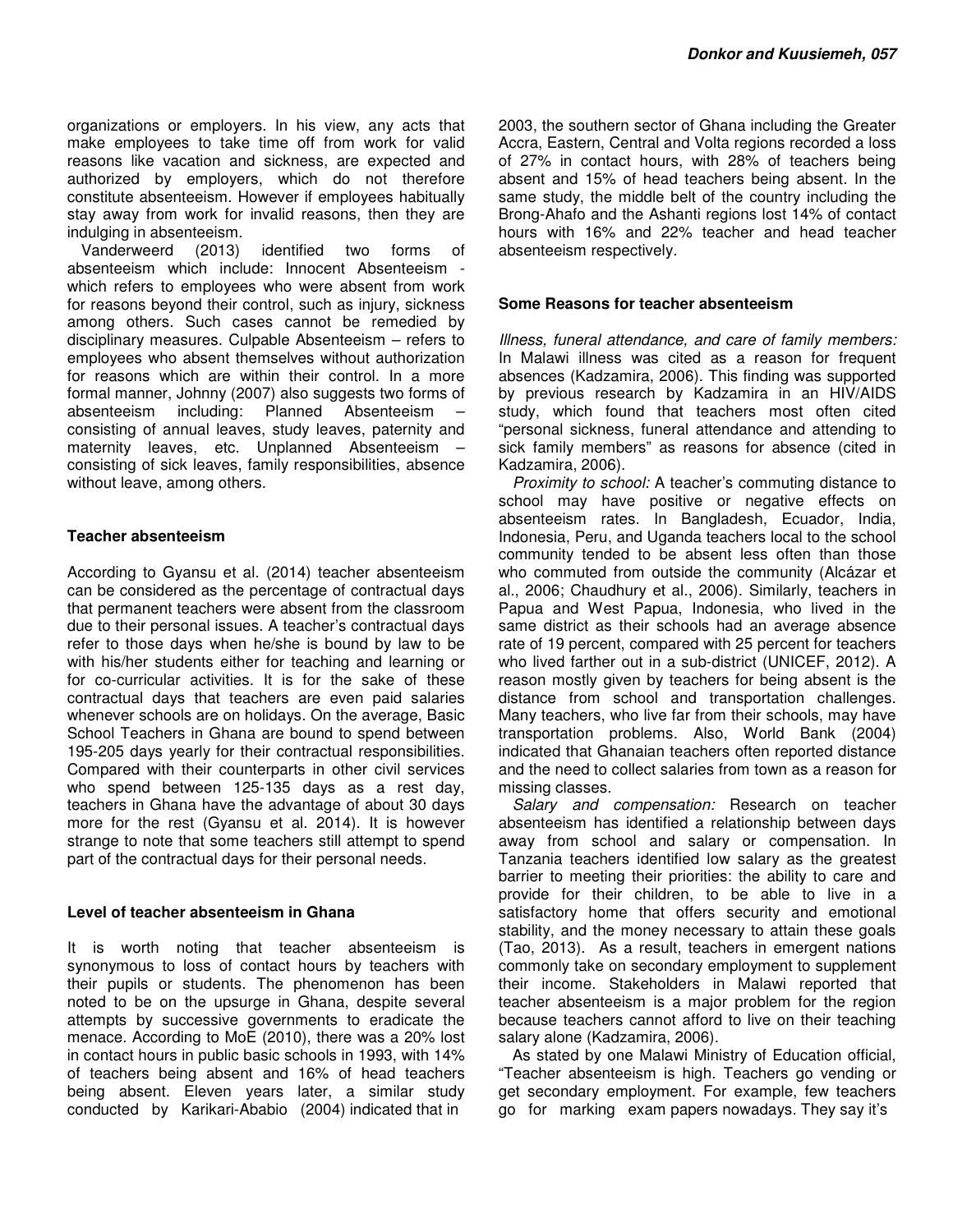better to do other jobs" (Kadzamira, 2006, p. 12). Teachers in Tanzania acknowledged that they had even left school during the teaching day to look for other work (Tao, 2013). Nelson and Quick (2008) indicate that people who are dissatisfied with their jobs are more frequently absent from their work. The dissatisfaction based on low salaries and inadequate motivation.

*Inadequate supervision:* In some emergent nations private schools have lower teacher absenteeism rates than public schools. In Lagos State, Nigeria, private schools had higher rates of teaching activity and lower teacher absenteeism than public schools (Tooley, Dixon, & Olaniyan, 2005). In addition, in Lao People's Democratic Republic teachers at private schools were much less likely to be absent than teachers at public schools (Benveniste et al., 2007). They indicated further that based on a series of surprise visits across a sample of 155 public and private schools (with the number of teachers visited per school, up to 20, dependent on school size), 4.4 percent of private school teachers were absent, while 7.4 percent of public school teachers were absent. In India teachers were less likely to be absent at schools that were inspected regularly (Kremer et al., 2005). Teachers in rural areas most at times do not go to school because they are aware that no circuit supervisor will be able to easily get to the school since the place is far and the road is also not good. Based on this, the teachers choose not to go to school.

*School facilities and infrastructure:* In six countries including Bangladesh, Ecuador, India, Indonesia, Peru, and Uganda—primary schools and health facilities with poorer infrastructure (based on an index that included "the availability of a toilet…, covered classrooms, non-dirt floors, electricity and a school library") had higher absenteeism rates (Chaudhury et al., 2006). This was also the case in Indonesia, where teachers at schools with inadequate facilities (such as lack of electricity or working toilets) were more likely than teachers at schools with adequate conditions to be absent (Usman & Suryadarma, 2007).

*School location (urban or rural):* In Papua and West Papua, Indonesia, school location is a significant factor in absence rates among administrators and teachers. Geographically, principals from urban schools had the highest attendance rates (67 %), followed by principals from the easy-to-access low land district schools (59%); principals from the highland district schools had the lowest of 33% (UNICEF, 2012). In Nigeria teachers in urban schools had slightly lower absentee rates than teachers in rural schools, which were attributed to more regular school supervision and higher visibility of inspectors in urban locations (Adelabu, 2005). In India teacher absenteeism was higher in the rural, less developed regions than in the most developed areas. Schools were sometimes staffed by a single teacher, and they closed completely when that teacher did not come to

work, which may have discouraged students and families and thereby increased student absenteeism (Chaudhury et al., 2006; Rogers & Vegas, 2009).

Across multiple countries small schools (especially those in rural settings in emergent nations) are mostly at risk for high teacher absence. Reasons for this phenomenon include that small schools in remote communities struggle to attract qualified and dedicated teachers; that rural schools tend to have poorer infrastructure, which deters attendance; and that traveling away from remote areas (for example, to visit a doctor or attend in-service training) requires long journeys and more missed days of school (UNICEF, 2012; Harris van Keuren, 2009; Mulkeen, 2005). Socioeconomic, health, and environmental conditions have all been cited as overall reasons for high teacher absence rates. The location of schools and communities in relation to health care facilities and other basic necessities, such as clean water, affect a teacher's ability to show up and teach (Tao, 2013; Kadzamira, 2006). These issues are especially apparent in rural areas (Kadzamira, 2006).

## **Effects of Teacher Absenteeism on Academic Performance**

Teacher absenteeism is a problem with great concern the world all over because it affects the development of the learner and the state. A teacher in the classroom is regarded as a very important resource for improving learning achievement. However, absenteeism significantly prejudices the learning outcomes of the children in the classroom, demoralizes school organizational culture and represents a significant waste of financial resources.

Miller et al. (2008) also state that the effect of teacher absenteeism on teaching processes is one of the important variables that may explain the difference between the success levels of students. These show the enormity of damage that teacher absenteeism has on the school system. According EARC (2003), teacher absenteeism is particularly costly to the poor, since they cannot afford private tutors to cover the curriculum and pass high-stakes examinations. Thus, it has been related to lower student test scores in primary schools. One study showed that a 5% increase in the absenteeism rate of teachers who stayed with the same class for two years reduced student gains by 4-8% during the year; the size and precision of these estimates was the same for both math and English (Das et al. 2005). In an Indonesian study, higher teacher absenteeism was related to lower fourth-grade student achievement on math (but not dictation) after controlling for household characteristics, teacher quality, and school conditions (Lewis & Lockheed 2006). Absenteeism among teachers also encourages similar behaviour among students, notably in countries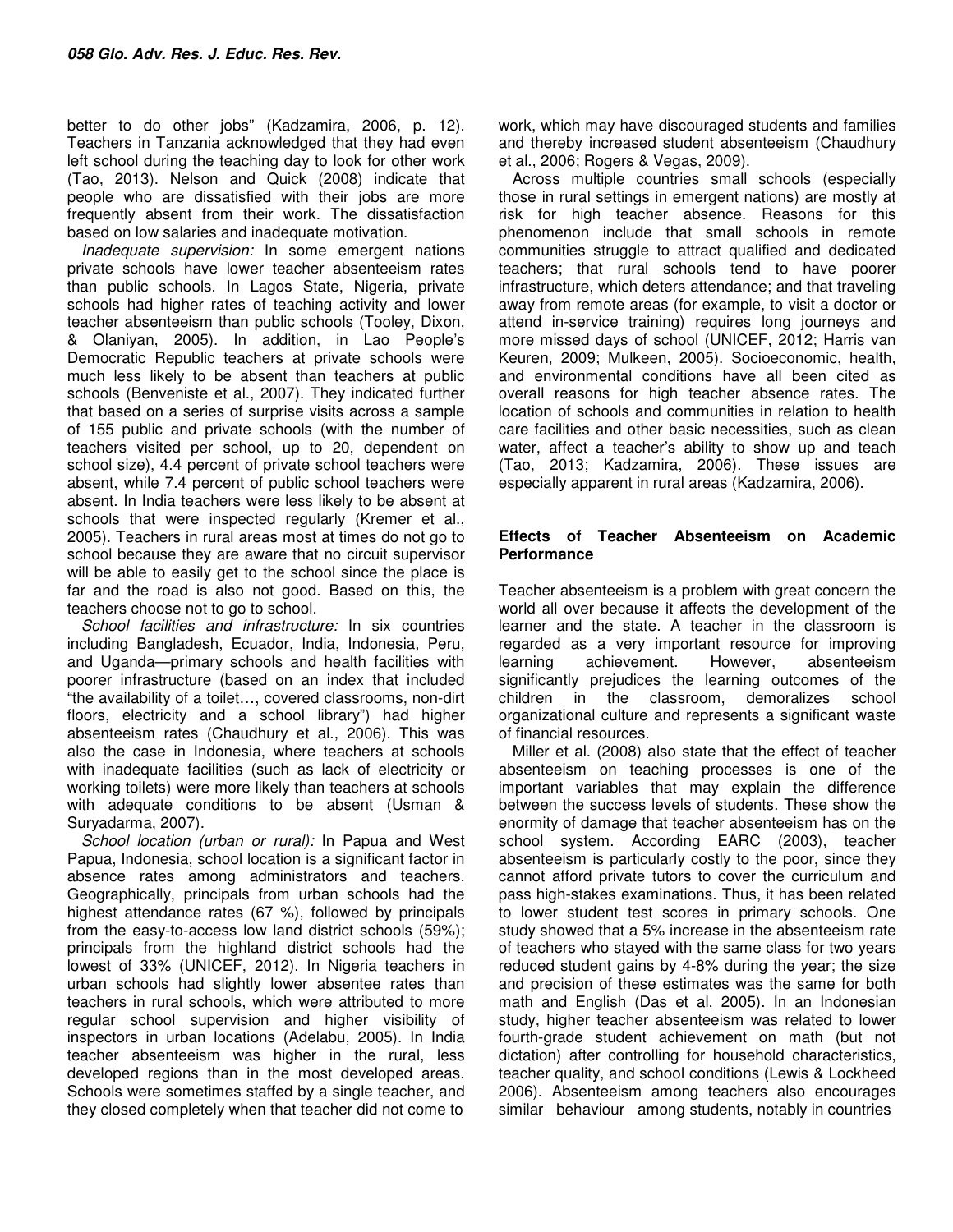such as Mali and Somalia (EARC, 2003).

Also, Bruno (2002) indicates that students in a classroom eventually lose the desire to learn when the regular teacher is frequently absent. This is consistent with the finding by Jacobson (1989) that teacher absenteeism and poor attitude might impede students' academic growth. The hypothesis that the relationship developed between students and teachers indeed influenced students' performance. Thus, when linked to the quality of instructional time, the frequent absence of a classroom teacher would weaken the student-teacher bond and cause student absences. Students who were frequently absent from school, when asked why they chose not to go to school, responded in the following manner: "If my teacher does not come to school, why should I?" (Jacobson, 1989). Similarly, Ehrenberg et al. (1991) stated that students' motivation to attend school may be reduced by higher teacher absentee rates which further leads to higher student absentee rates.

Moreover, Mary et al. (2015) reported that international studies point to the relationship of teacher absenteeism to student learning. For instance, they indicated that 25% of teachers at rural primary schools in India were absent on any given school day. The loss of instructional time resulting from these absences corresponded to low school-wide student proficiency levels, which ranged from 40% to 50% in grade-level literacy and numeracy (Narayan & Mooij, 2010). In Indonesia an increase of 10 percentage points in the average teacher absence rate was associated with a .09 standard deviation decrease in grade 4 mathematics scores (Suryadarma et al., 2006; Rogers & Vegas, 2009). An analysis of the relationship between student mean test scores and teacher absence rates in Ghana's Ashanti region district schools showed that teacher absenteeism is inversely related to student performance. When teacher absence rates increased, student mean scores declined (Obeng- Denteh et al., 2011). The economic costs associated with managing the loss of instructional time in cases such as these are high and produce additional burdens on already strained school systems (Mary et al. 2015).

In primary schools in Zambia, student learning gains were correlated with teacher absence, and absences resulted in a surprisingly large effect: each additional 5% increase in teacher absence reduced learning for the typical student by 4–8% by the end of the school year (Rogers & Vegas, 2009). In rural Rajasthan, India, students' learning increased significantly when they were taught by teachers with higher attendance (Rogers and Vegas, 2009).

However, national data from the United States Bureau of Labor Statistics (1996) demonstrated that urban teachers did not regard teacher absenteeism as a major problem. The data from this study revealed that only 1.6% of all teachers believed that their absences from the classroom presented a serious barrier to student

achievement. In a Nation at Risk (1983), the achievement scores of American students were compared with the scores of students from other industrialized nations. The result was that the achievement scores of American students were related to the quality and quantity of instructional time. Time lost by students because of the absence of the regular classroom teacher was a significant problem that slowed or halted academic and emotional growth (Darling-Hammond, 1995).

NCTQ (2014) also reported that there is a significant negative impact on student achievement in classrooms where the teacher is absent for ten days. Yet in the average classroom in their study, teachers exceeded this level of absence, often for perfectly legitimate reasons and even in pursuit of becoming a more effective instructor. They also indicated that given the time and attention spent on school programs, new curriculum and strategies to strengthen teacher quality, the most basic, solvable and cost effective reasons why schools may fail to make educational progress may be overlooked. Thus, parents and guardians owe it to their children to have the most effective policies and practices to make sure that teachers are present when the roll is called.

## **METHODOLOGY**

#### **Research Design**

Given that the aim and objectives of the study are both qualitative and quantitative in nature primary data under a cross-sectional survey were collected. As a complement however, secondary data from books, reports and journals related to the topic were also used.

## **Population and Sample Size**

The survey targeted all basic school teachers of the East Gonja district, including head teachers, assistant head teacher, subject teachers as well as classroom teachers. For issues of convenience and feasibility however, 98 respondents from 20 basic schools in the district were drawn. The probability sampling technique was used to ensure, as much as possible, that the sample represents the population with all sample units having equal chances of being chosen. Basically, the 20 schools were selected from a pool of 207 basic schools in the district using the simple random sampling technique, where a sampling frame of all basic schools was designed and the respondent schools selected randomly. respondents were also selected using the simple random technique. The number of respondent selected from a school was subject to the number of teachers in the school. On the average, 5 respondents were selected from each of the 20 schools. Table 1.0 below presents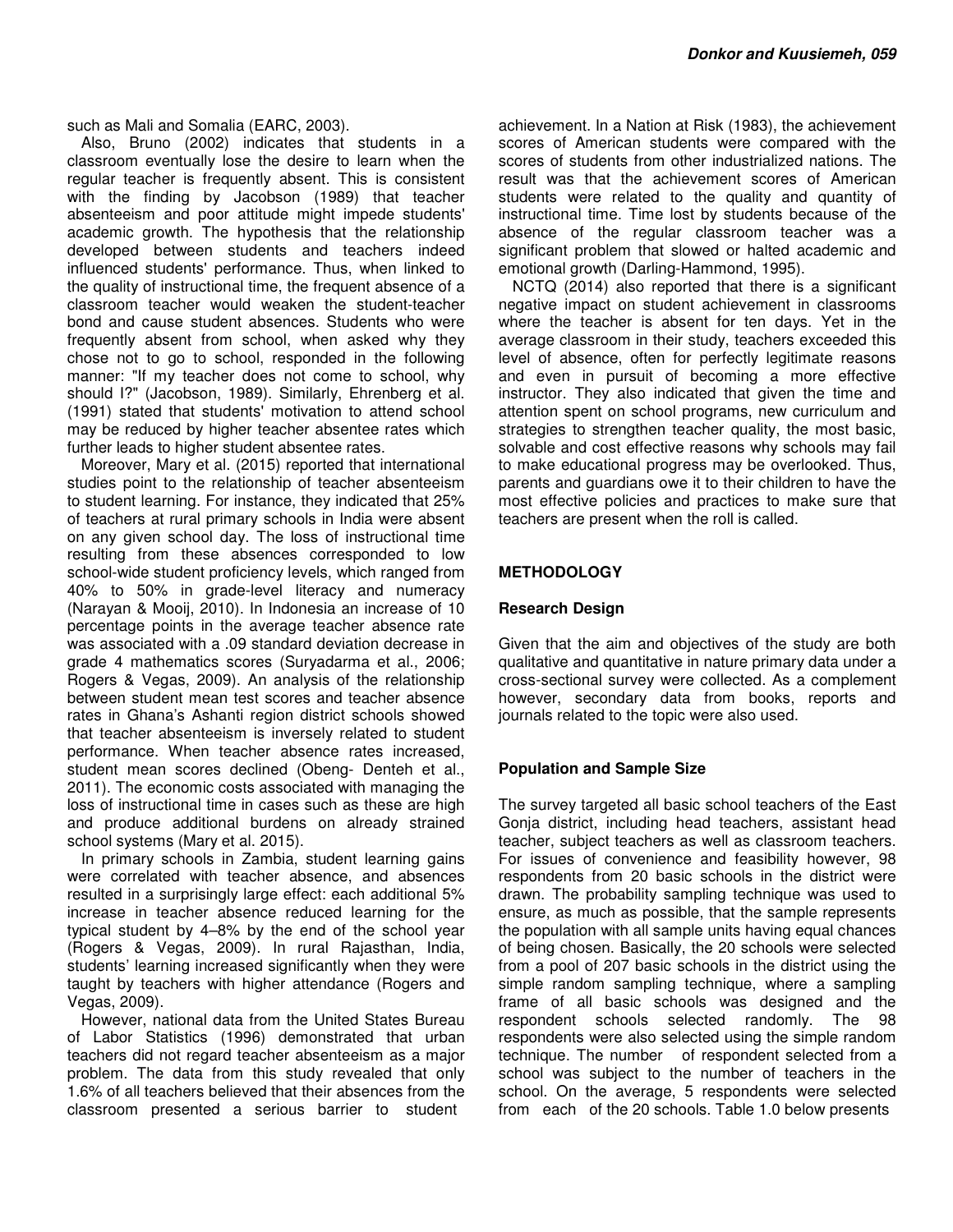**Table 1.0** Distribution of respondents in terms of schools

| <b>Name of School</b>       | <b>Number of respondents</b> |
|-----------------------------|------------------------------|
| Ansariya JHS                | 6                            |
| Ansariya Primary            | 5                            |
| Bau D/A JHS                 | 5                            |
| Bau D/A Primary             | 3                            |
| <b>BinjaiPresby JHS</b>     | 4                            |
| Good Shepherd R/C Primary   | 3                            |
| GrunshieZongo D/A Primary   | 5                            |
| Islamic JHS                 |                              |
| <b>Islamic Primary</b>      | 5                            |
| Kakoshi D/A Primary         | 4                            |
| Kalande JHS                 | 5                            |
| Kpembe D/A JHS              | 5                            |
| Kpembe D/A Prim.            |                              |
| Litinkpa JHS                | 5                            |
| Mepeasem Primary School     | 4                            |
| Sakafatu Primary            | 5                            |
| Salaga Islamic JHS          | 4                            |
| Salaga Presbyterian J.H.S   |                              |
| Salaga Presbyterian Primary | 4                            |
| YagbowuraTimu Girls         | 5                            |
| Total                       | 98                           |

**Source** Author's construct, 2015

the distribution of respondents based on the selected schools:

#### **Data Collection Instruments**

A structured questionnaire was used as the major instrument to solicit information directly from the respondents. The structured questionnaire consisted of both open-ended and closed-ended questions. The openended questions gave the respondents the chance to express themselves. whereas the closed-ended express themselves, whereas the closed-ended questions gave the respondents pre-coded responses of which a respondent selected the option he or she agreed to and/or to specify if otherwise.

The questionnaire was designed by giving attention to the conventional format of a standard questionnaire. The questionnaire was chosen because it offered an efficient means of collecting statistically quantifiable data. Besides, it gave attention to the ethics of research and made data collection process as bias-free as possible (Sarantakos, 1997).

#### **Data Analysis**

To a large extent, the study employed qualitative method of research given the nature of the aim and objectives. As a result, descriptive statistics were used largely in the analysis and presentation of the data, from which inferences were made about the variables under consideration. However, the chi-square statistic was

generated and interpreted when necessary to indicate whether or not some significant differences existed between some responses and/or characteristics of the respondents. Basically, percentages, charts and cross tabulations were used to present the data for clear understanding and correct interpretation of the results. These analyses were done using the SPSS version 20.

#### **RESULTS AND DISCUSSION**

There were some empirical findings of the study on the effects of teacher absenteeism on the academic performance of pupils, and suggested solutions to curb teacher absenteeism in the study area and the entire country.

#### **Experience of respondents in teaching**

Table 1.1 shows the distribution of respondents' experience in the teaching profession. From the table, 46.9% of all the respondents had experience of 0 to 5 years in teaching; 17.3% had 6 to 10 years of experience and 35.7% had more than 10 years of experience in teaching. This indicates that on the average, a teacher had 8.9 years of experience in teaching. Table 1.1 also indicates that the respondents in the rural schools had mean years of experience being 8.93 whilst those of the urban schools had 8.83 mean years of experience in teaching. The difference in the mean years between those two categories was found not to be statistically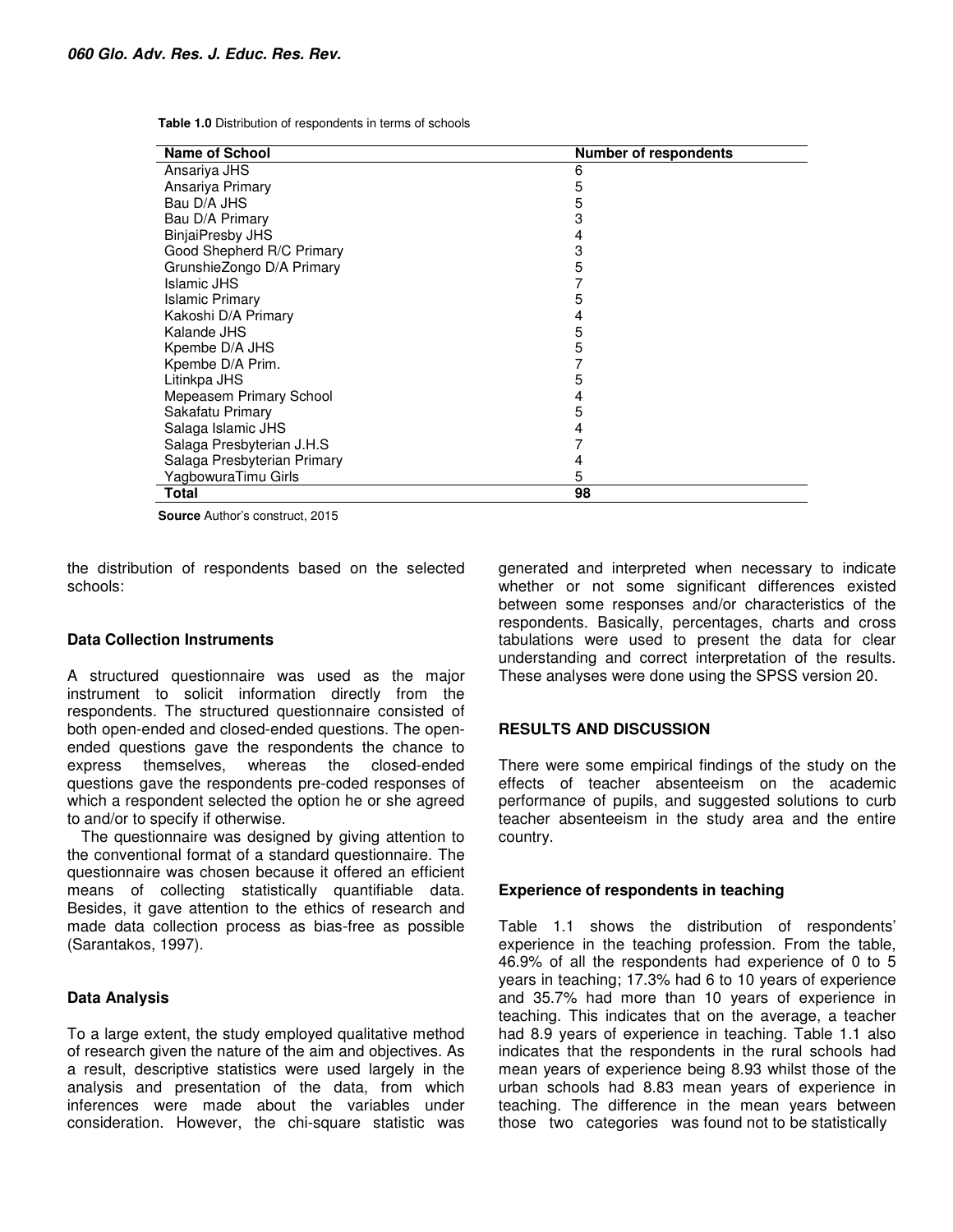| <b>Number</b><br>οf | <b>Rural</b> |            | Urban     |            | Over all  |            |  |  |
|---------------------|--------------|------------|-----------|------------|-----------|------------|--|--|
| vears               | Frequency    | Percentage | Frequency | Percentage | Frequency | Percentage |  |  |
| $0 - 5$             | 33           | 47.8       | 13        | 44.8       | 46        | 46.9       |  |  |
| $6 - 10$            | 8            | 11.6       | 9         | 31.0       |           | 17.3       |  |  |
| Above 10            | 28           | 40.6       |           | 24.1       | 35        | 35.7       |  |  |
| <b>Total</b>        | 69           | 100.0      | 29        | 100.0      | 98        | 100.0      |  |  |
| Mean                | 8.93         |            | 8.83      |            | 8.88      |            |  |  |
| Minimum             | 2            |            |           |            |           |            |  |  |
| Maximum             | 30           |            | 22        |            | 30        |            |  |  |
| T statistic         | 0.07         |            |           |            |           |            |  |  |

**Table 1.1** Distribution of respondents' years of experience in teaching

**Source** Field data, 2015

**Table 1.2** Frequent teacher absenteeism in the rural and urban schools

| School's<br>community | school? | Do teacher frequently absent themselves in your |       | $\chi^2$ |       |                   |
|-----------------------|---------|-------------------------------------------------|-------|----------|-------|-------------------|
| status                | Yes     |                                                 | No    |          |       | $\chi^2 = 0.971$  |
|                       | Freq.   | %                                               | Freg. | %        | Total | $Df = 1$          |
| Rural                 | 21      | 30.4                                            | 48    | 69.6     | 69    | Sig. $(p = 0.32)$ |
| Urban                 | 6       | 20.7                                            | 23    | 79.3     | 29    |                   |
| Total                 | 27      |                                                 | 71    |          | 98    |                   |

**Source** Field data, 2015

**Table 1.3** Distribution of average level of teacher absenteeism in sampled schools

|                       |       | Average period of absenteeism      |       |      |       |                                                   |
|-----------------------|-------|------------------------------------|-------|------|-------|---------------------------------------------------|
| School's<br>community | week  | 1 to 3 days in   1 to 2 weeks in a | month |      | Total | $\chi^2 = 2.57$<br>$Df = 1$<br>Sig. ( $p = 0.0$ ) |
| status                | Freg. | %                                  | Freq. | $\%$ | Freg. |                                                   |
| Rural                 | 33    | 47.8                               | 36    | 52.2 | 69    |                                                   |
| Urban                 | 19    | 65.5                               | 10    | 34.5 | 29    |                                                   |
| Total                 | 52    |                                    | 46    |      | 98    |                                                   |

**Source** Field data, 2015

significant.

#### **Frequency of teacher absenteeism in respondents' school**

It has been argued in literature that teachers of rural schools do absent themselves more than those of the urban schools. Table 1.2 presents the distribution of respondents' responses on whether or not teacher absenteeism is frequent in their respective schools. From the table, 30.4% of the teachers in the rural schools indicated that there is frequent teacher absenteeism in their schools, whilst 20.7% of the respondents in the urban schools indicated that teacher absenteeism is not frequent in their schools. This confirms the arguments made in literature. Specifically, it conforms to the findings by Adelabu, (2005) that in Nigeria teachers in urban

schools had slightly lower absentee rates than teachers in rural schools, which he attributed to more regular school supervision and higher visibility of inspectors in urban locations. From table 1.2 however, the chi-square statistic of 0.971 indicates that there is no significance difference between the community status of a respondent's school and his or her response to the question of whether or not teacher absenteeism is frequent in his or her school.

#### **Average level of teacher absenteeism in schools**

Table 1.3 shows the distribution of average levels of teacher absenteeism in the sampled schools across the rural and urban communities. The table indicates that 47.8% of the respondents in the rural schools indicated that their schools experience teacher absenteeism of 1 to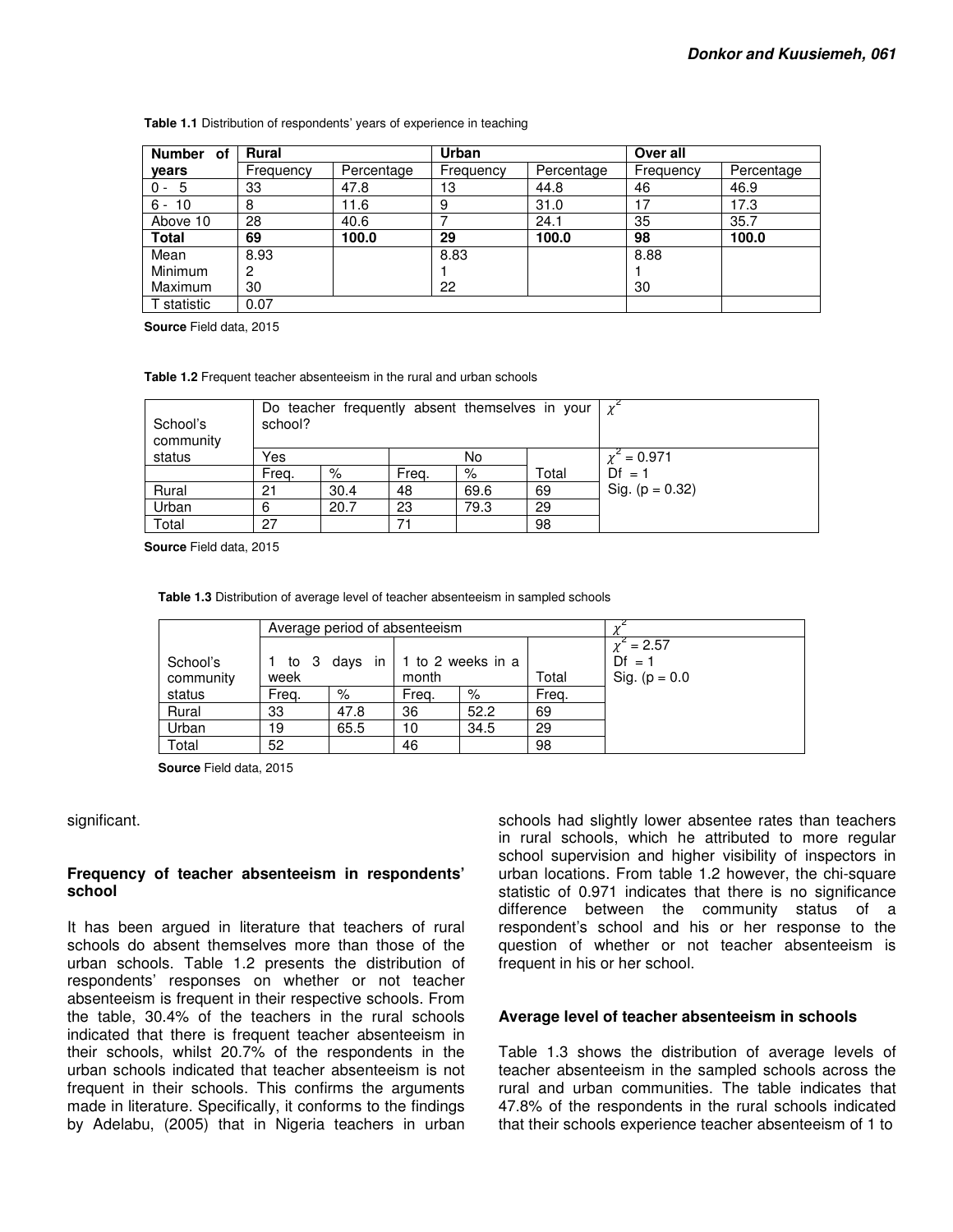| School's               |       | Does absenteeism affect pupils' performance |       |      |       |                      |
|------------------------|-------|---------------------------------------------|-------|------|-------|----------------------|
| community              | Yes   |                                             | No    |      |       | $= 7.36$             |
| status                 | Freq. | %                                           | Frea. | %    | Total | $Df =$               |
| Rural                  | 69    | 100.0                                       |       | 0.0  | 69    | Sig. ( $p = 0.007$ ) |
| Urban                  | 26    | 89.7                                        |       | 10.3 | 29    |                      |
| $\tau$ <sub>otal</sub> | 95    |                                             |       |      | 98    |                      |

**Table 1.3** distribution of responses on whether or not teacher absenteeism affects pupils' performance

**Source** Field data, 2015

**Table 1.5** Some effects of teacher absenteeism on pupils' performance

|                                                    | School's community status |            |           |            |  |  |
|----------------------------------------------------|---------------------------|------------|-----------|------------|--|--|
| Effect                                             | Rural                     |            | Urban     |            |  |  |
|                                                    | Frequency                 | Percentage | Frequency | Percentage |  |  |
| Fewer exercises                                    | 8                         | 11.6       |           |            |  |  |
| Higher burden on other teachers                    | 8                         | 11.6       |           |            |  |  |
| Instructional hours are cut, Syllabus are not      |                           |            |           |            |  |  |
| covered,                                           | 33                        | 47.8       | 11        | 37.9       |  |  |
| No response                                        | 16                        | 23.2       | 15        | 51.7       |  |  |
| The pupils do not take the subject of the absentee |                           |            |           |            |  |  |
| teacher seriously                                  | 4                         | 5.8        |           |            |  |  |
| Pupils are unable to proceed to the next level of  |                           |            |           |            |  |  |
| education                                          |                           |            | 3         | 10.3       |  |  |
| Total                                              | 69                        | 100        | 29        | 100        |  |  |

**Source** Field data, 2015

|                       | Performance rating |     |       |      |       |         |       |      |       |          |      |
|-----------------------|--------------------|-----|-------|------|-------|---------|-------|------|-------|----------|------|
|                       | Very high          |     | High  |      |       | Average |       | Low  |       | Verv low |      |
| Subject               | Freg.              | %   | Freg. | %    | Freg. | %       | Freg. | $\%$ | Frea. | %        | Mean |
| English               |                    |     |       |      |       |         |       |      |       |          |      |
| language              | 4                  | 4.1 | 11    | 11.2 | 42    | 42.9    | 17    | 17.3 | 24    | 24.5     | 3.47 |
| <b>Mathematics</b>    | 4                  | 4.1 | 19    | 19.4 | 38    | 38.8    | 24    | 24.5 | 13    | 13.3     | 3.23 |
| <b>Social Studies</b> |                    | 7.1 | 29    | 29.6 | 31    | 31.6    | 28    | 28.6 | 3     | 3.1      | 2.91 |
| Int. Science          | 4                  | 4.1 | 11    | 11.2 | 46    | 46.9    | 28    | 28.6 | 9     | 9.2      | 3.28 |
| ICT                   | 4                  | 4.1 | 18    | 18.4 | 25    | 25.5    | 40    | 40.8 | 11    | 11.2     | 3.38 |
| all subjects          | 0                  | 0.0 | 11    | 11.2 | 56    | 57.1    | 28    | 28.6 | 3     | 3.1      | 3.23 |

**Table 1.4** Rating of pupils' performance in some key subjects in the selected schools

**Source** Field data, 2015

3 days in a week against 65.5% of the urban school teachers indicating that their schools experience teacher absenteeism of 1 to 3 days in a week. Besides, for every month the average absentee teacher was likely to be absent for 2 weeks indicated by 52.2% of the respondents in the rural schools and 34.5% in the urban schools. Again the findings justify the fact in literature that rural school teachers absent themselves more than their urban counterparts. Moreover, the probability associated with the chi-square statistic is less than 0.1 which implies that there is a significant difference between the rate of absenteeism and community status (rural or urban) of a particular school.

#### **Responses on whether or not absenteeism affects pupils' performance**

Table 1.3 presents the responses given by respondents on whether or not teacher absenteeism negatively influences pupils' performance. It is indicated in the table that majority of the respondents indicated that indeed teacher absenteeism negatively influences pupils' performance, with all (100%) the rural schools' teachers against 89.7% of the urban teachers agreeing to the statement. the chi-square statistic of 7.36 indicates that there is a significant difference between a school's community status the likelihood of the teachers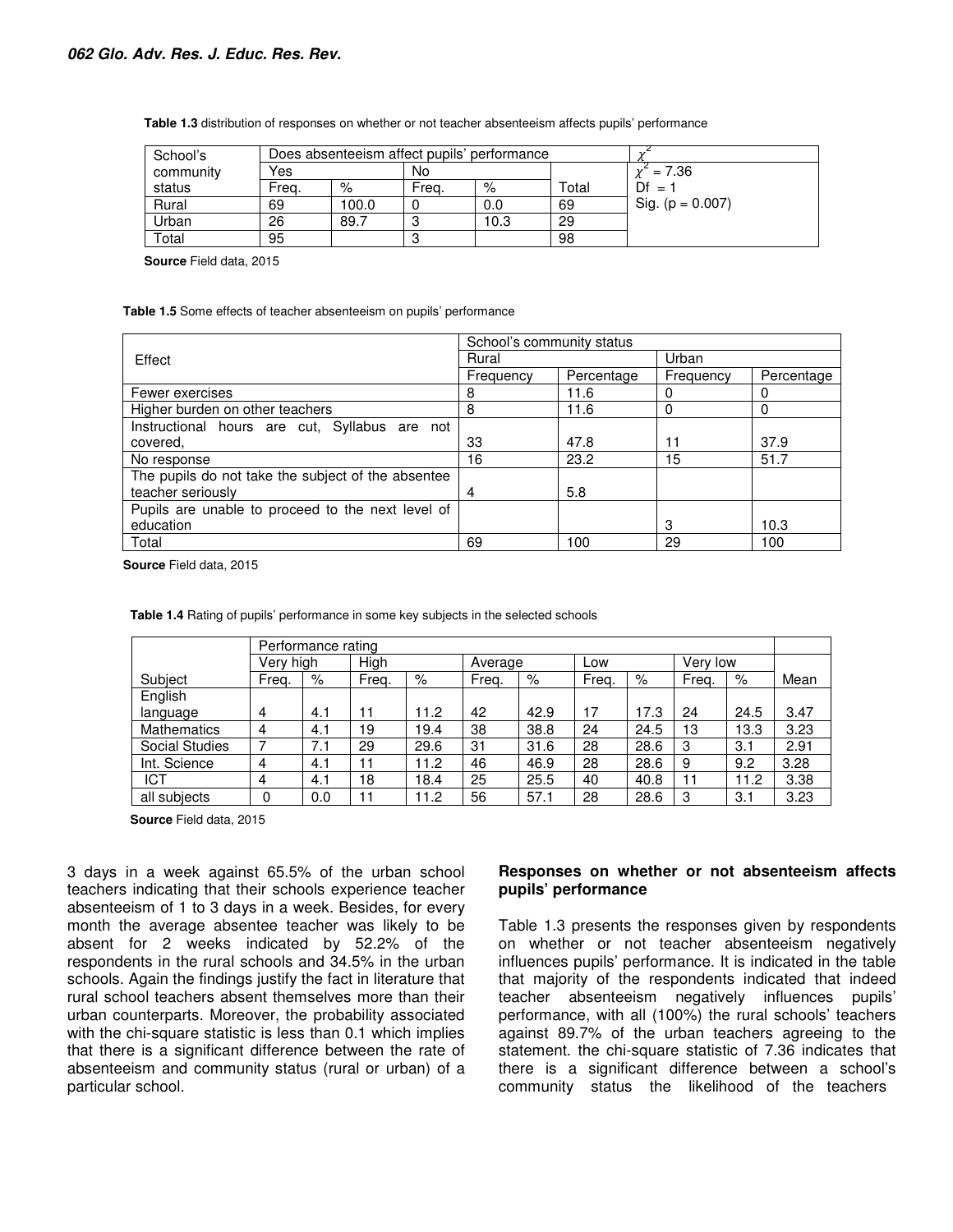perceiving absenteeism to have negative influence on pupils' performance. Specifically, the rural teachers are more probable to perceive teacher absenteeism to have negative influence on pupils' performance.

#### **Effects of absenteeism on pupils' performance**

Table 1.5 contains the specific effects that respondents felt that teacher absenteeism has on pupils' performance. Key among the effects as far as this study is concerned is that instructional hours are cut which results in inability to cover stipulated syllabus, eventually leading to under performance of students in examination. Other effects given are fewer exercises; pupils not taking subjects of absentee teachers serious; among others all of which result in under performance of pupils as well as not being able to proceed on the educational ladder. The respondents also indicated that higher rates and frequency of teacher absenteeism put higher burdens on other teachers, which conforms to the findings of Obeng-Denteh et al. (2011) who reported that at one Ghana school district, absenteeism affected the motivation of fellow teachers, who were left to take on additional planning and instructional duties.

## **Pupils' performance in some key subjects for the past 2014/2015 academic year**

Table 1.4 indicates that 42.9% and 24.5% of the respondents rated the performance of their schools' pupils in English language as average and very low respectively; 38.8% and 24.5% rated pupils' performance in Mathematics as average and low respectively; 31.6% and 28.6% rated their pupils 'performance in Social studies as average and low respectively; 46.9% and 28.6% rated their pupils performance in Integrated science as average and low respectively; 25.5% and 40.8% rated pupils performance in ICT as average and low respectively; with 57.1% and 28.6% rating pupils performance in all subjects as average and low respectively. However, the mean performance ratings in the listed subject areas indicate that pupils' performance in social studies was ranked highest, followed by mathematics, integrated science, ICT, with performance in English language being ranked lowest.

## **SUMMARY OF RESEARCH FINDINGS**

The study was set to investigate the effects of teacher absenteeism on pupils' academic performance in northern Ghana in general and East Gonja District in particular. A summary of the findings are stated below:

#### **Frequency of teacher absenteeism in respondents' schools**

It has been argued in literature that teachers of rural schools do absent themselves more than those of the urban schools. According to the study 30.4% of the teachers in the rural schools indicated that there was frequent teacher absenteeism in their schools, whilst 20.7% of the respondents in the urban schools indicated that teacher absenteeism was not frequent in their schools. This confirmed the arguments made in literature and the statement by Adelabu, (2005) that in Nigeria teachers in urban schools had slightly lower absentee rates than teachers in rural schools, which he attributed to more regular school supervision and higher visibility of inspectors in urban locations.

## **Average level of teacher absenteeism in schools**

The distribution of average levels of teacher absenteeism in the sampled schools across the rural and urban communities of the study indicated that for every month the average absentee teacher was likely to be absent for 2 weeks as indicated by 52.2% of the respondents in the rural schools and 34.5% in the urban schools. Again the findings confirmed literature that rural school teachers absent themselves more than their urban counterparts.

#### **Responses on whether or not absenteeism affects pupils' performance**

The respondents' perception on whether or not teacher absenteeism negatively influenced pupils' performance, yielded the following result: Hundred percent (100%) of the rural school teachers said teacher absenteeism negatively influenced pupils' performance, while 89.7% of the urban teachers agreed to the statement.

## **Effects of absenteeism on pupils' performance**

Key among the effects identified in the study include: a cut in instructional hours which results in the inability to cover stipulated syllabus, eventually leading to under performance of students in examinations. Furthermore, fewer exercises were given to pupils and pupils did take subjects of absentee teachers seriously. Pupils were not able to proceed on the educational ladder due to failure in their examinations. The study also revealed that higher rates of frequency of teacher absenteeism put more burdens on other teachers. This confirmed the findings of Obeng-Denteh et al. (2011) who reported that at a school district in Ghana, absenteeism affected the motivation of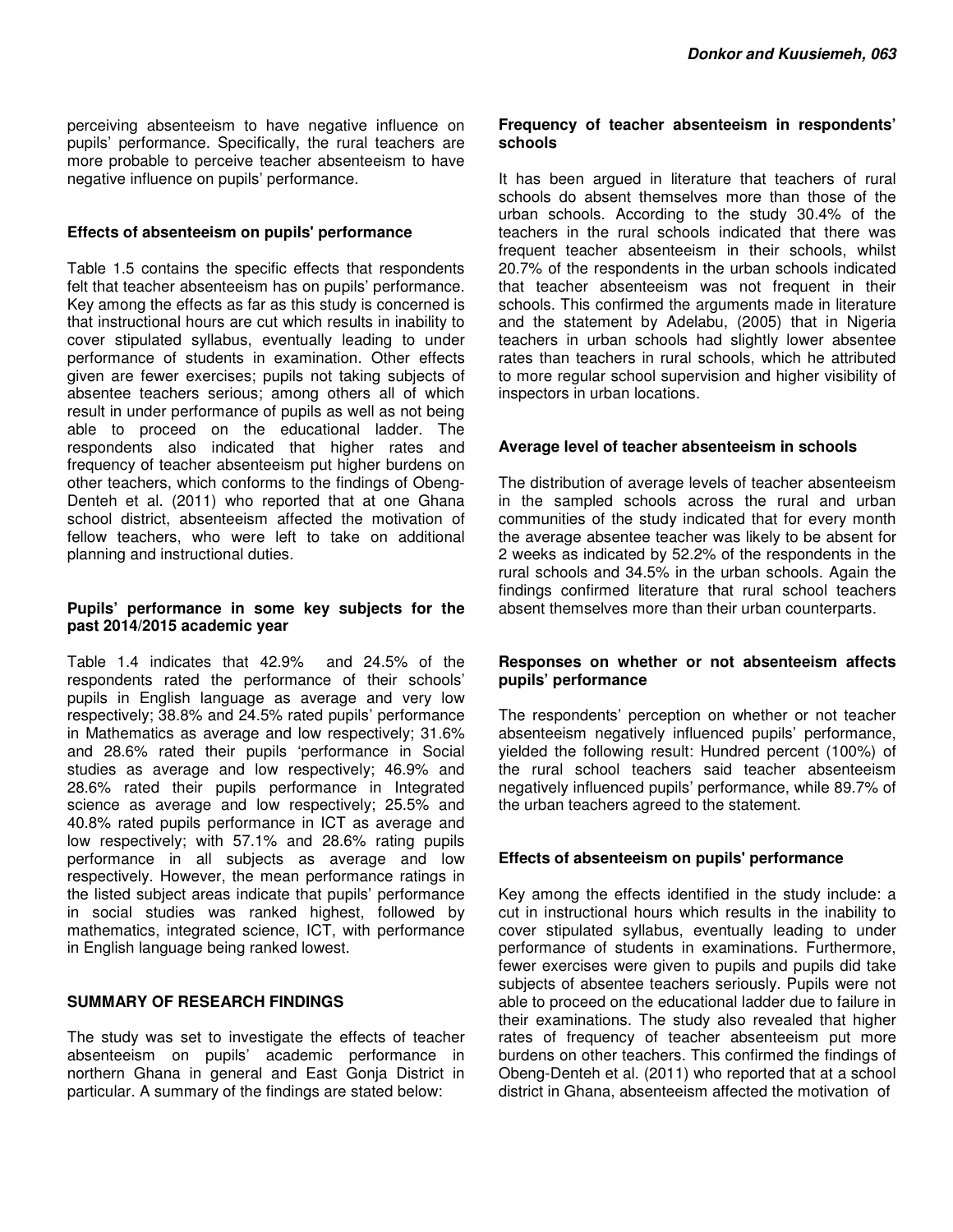fellow teachers, who were left to take on additional planning and instructional duties.

#### **Pupils' performance in some key subjects for the past 2014/2015 academic year**

The study indicated that 42.9% and 24.5% of the respondents rated the performance of their schools' pupils in English Language as average and very low respectively; 38.8% and 24.5% rated pupils' performance in Mathematics as average and low respectively; 31.6% and 28.6% rated their pupils 'performance in Social Studies as average and low respectively; 46.9% and 28.6% rated their pupils performance in Integrated Science as average and low respectively; 25.5% and 40.8% rated pupils performance in ICT as average and low respectively; with 57.1% and 28.6% rating pupils performance in all subjects as average and low respectively. However, the mean performance ratings in the listed subject areas indicated that pupils' performance in Social Studies was ranked highest, followed by Mathematics, Integrated Science, ICT, with performance in English Language being ranked lowest.

## **CONCLUSION**

The study concluded that teacher absenteeism was prevalent in the basic schools in the East Gonja district of the Northern Region. Teacher absenteeism was more prevalent in the rural schools than the urban schools. This accounted for the poor performance of pupils in examinations, particularly the BECE. The study also concluded that health challenges, teachers attendance to social functions, lack or inadequate accommodation facilities in communities, long distances, poor conditions of service, teachers going for further studies, inadequate water supply and delay in the mechanization of the salaries of newly trained teachers were the factors that accounted for teacher absenteeism in the East Gonja district.

## **RECOMMENDATIONS**

The study identified some key factors that accounted for teacher absenteeism and their effects on the academic performance of pupils in the East Gonja district. This social menace could be tackled by teachers, community leaders, school authorities, NGOs and the government. They need to work together as a team to reduce teacher absenteeism in the basic schools of the district under study and all other school districts in Ghana.

On the issue of health challenges of teachers it is recommended that health facilities should be established

in the rural areas to promote quality health care for all inhabitants, including teachers. Stakeholders such as NGOs and philanthropists could assist in the provision of safe drinking water, toilet facilities and other sanitary measures to improve the health of the people.

Where long distances contribute in no small way to teacher absenteeism in the district, government should provide means of transport such as bicycles and motor bikes for teachers in the rural areas. Public means of transport such as buses could also be made available at designated points to convey teachers to and from schools. These logistics could also serve as incentives to motivate teachers to give off their best in teaching and learning.

In order to curtail teachers' attendance to social gatherings such as funerals and Friday prayers (worships) by Muslims, there should be the intensification of supervision by circuit supervisors in schools within the district, especially on Fridays when a good number of teachers within the district use Friday worship or attendance to funerals as an excuse to stay away from school.

The practice of delaying newly recruited teachers' salaries should be abolished to prevent teachers from shuffling between their schools and the district offices to fill out forms. Salaries of teachers upon completion of college should be mechanized early enough at most three months after completion of their courses. Scheduled officers who sometimes delay the submission of inputs to the headquarters should be sanctioned. District Directors of Education should see to it that things take the right course.

The government should take immediate steps to improve upon the current conditions of service of all personnel in GES. They should match them with those of their counterparts in other services such as the Ghana Health Service. If this is done, it would improve upon teachers' income and would in turn, prevent them from engaging in secondary jobs that are likely to conflict with their responsibilities.

With respect to the lack of accommodation for teachers, especially in the rural areas the government, NGOs who are into education, Parent-Teacher Associations, School Management Committees among others should as a matter of urgency provide accommodation for teachers within the districts. This will address the problem of the accommodation shortage and therefore improve upon teachers' attendance to school.

In order to reduce the problem of teacher absenteeism as a result of teachers leaving the school for further studies, the government is encouraged to provide facilities that will make online programmes easily accessible to teachers. If these arrangements are put in place, the time that would have been spent by teachers writing semester examinations or attending lectures elsewhere would be drastically reduced. Time saved by